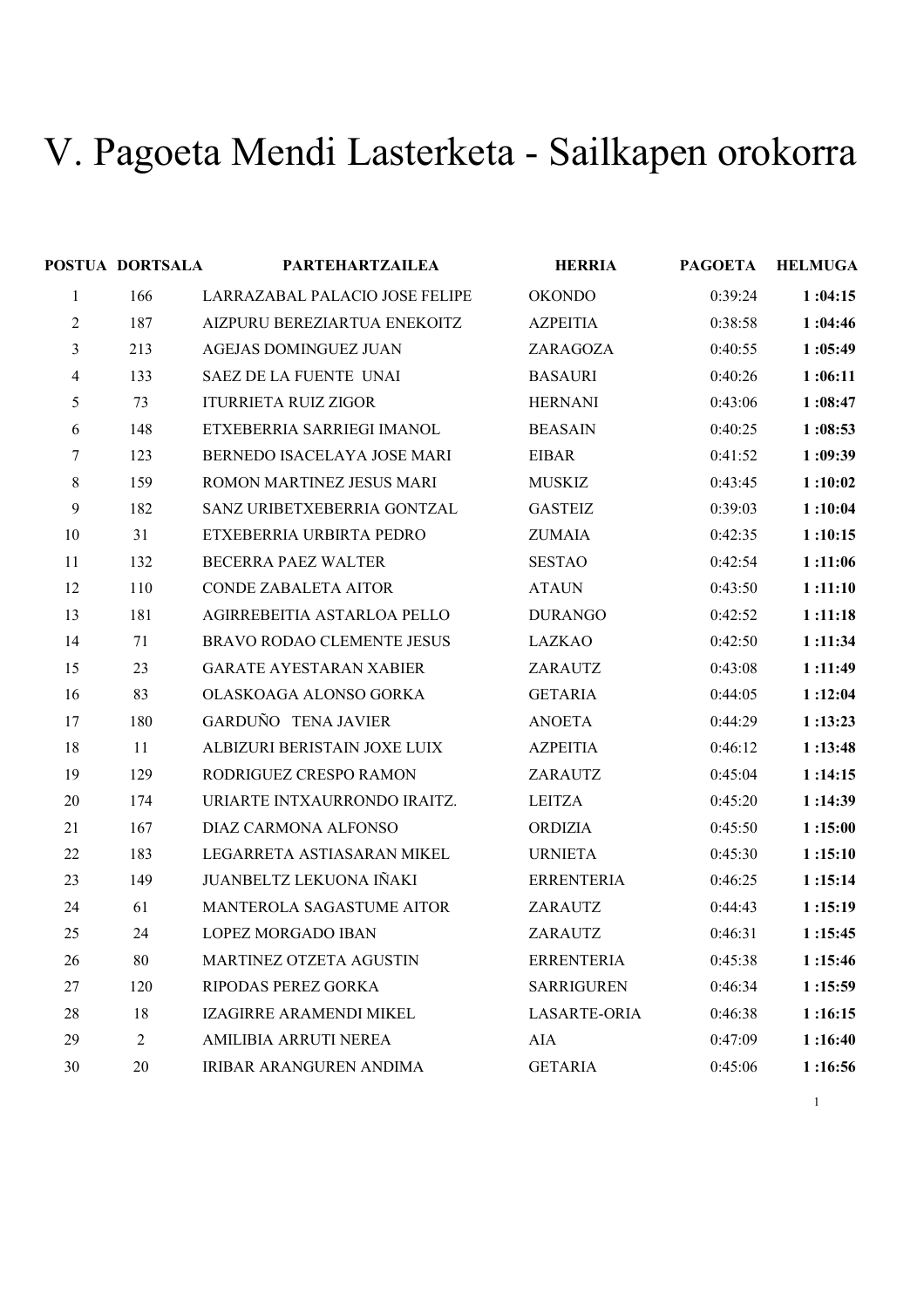| <b>POSTU</b> | <b>DORTSAL</b> | <b>PARTEHARTZAILEA</b>        | <b>HERRIA</b>      | <b>PAGOET</b> | <b>HELMUG</b> |
|--------------|----------------|-------------------------------|--------------------|---------------|---------------|
| 31           | 170            | RODRIGUEZ BARREIRO ALVARO     | <b>GORRAIZ</b>     | 0:48:13       | 1:17:07       |
| 32           | 172            | ZUBILLAGA MAYA IMANOL         | <b>IBARRA</b>      | 0:46:50       | 1:17:52       |
| 33           | 97             | <b>SALILLAS GARCIA XABIER</b> | <b>HERNANI</b>     | 0:48:50       | 1:18:18       |
| 34           | 51             | SAITUA DEUSTO XABIER          | <b>GETXO</b>       | 0:49:15       | 1:18:37       |
| 35           | 136            | AYALA KORTABARRIA AITOR       | <b>ESKORIATZA</b>  | 0:46:47       | 1:18:40       |
| 36           | 66             | AZKORBEBEITIA AMILBURU GAIZKA | <b>IURRETA</b>     | 0:49:37       | 1:18:53       |
| 37           | 78             | URBISTAZU ARRIETA IÑIGO       | <b>DONOSTIA</b>    | 0:47:46       | 1:19:03       |
| 38           | 108            | SAN VICENTE URKIA EKAITZ      | <b>ARRASATE</b>    | 0:47:24       | 1:19:12       |
| 39           | 68             | IZETA LERTXUNDI AITOR         | <b>ORIO</b>        | 0:48:27       | 1:19:16       |
| 40           | 28             | LARRAÑAGA MANTEROLA ANGEL     | ZARAUTZ            | 0:46:33       | 1:19:17       |
| 41           | 125            | PAGOLA FERNANDEZ JON          | <b>DONOSTIA</b>    | 0:48:06       | 1:19:22       |
| 42           | 107            | <b>GISASOLA BURGOS OSKAR</b>  | <b>EIBAR</b>       | 0:48:10       | 1:19:24       |
| 43           | 103            | LERTXUNDI AZKUE KOLDO         | <b>USURBIL</b>     | 0:49:41       | 1:19:42       |
| 44           | 26             | ZUBIAURRE LARRAÑAGA IÑAKI     | ZARAUTZ            | 0:47:53       | 1:19:44       |
| 45           | 146            | ESPARZA HUARTE IÑIGO          | <b>IRUÑEA</b>      | 0:47:33       | 1:19:52       |
| 46           | 117            | ARRIZABALAGA ZELAIA ALBERTO   | OLAZAGUTIA         | 0:50:09       | 1:20:22       |
| 47           | 102            | SALGADO MANGAS JOSE ANTONIO   | <b>ALSASUA</b>     | 0:50:08       | 1:20:22       |
| 48           | 139            | DOZAGARAT SALGADO JOXE MARI   | <b>BERA</b>        | 0:49:34       | 1:20:22       |
| 49           | 155            | AZKORBEBEITIA URIZAR OIHANA   | <b>ABADIÑO</b>     | 0:48:24       | 1:20:23       |
| 50           | 45             | JAIMERENA IRIGOIEN XABIER     | <b>ARIZKUN</b>     | 0:50:19       | 1:20:23       |
| 51           | 47             | <b>BAROJA BLANCO ENRIKE</b>   | ZARAUTZ            | 0:45:56       | 1:20:44       |
| 52           | 84             | IRURETAGOIENA LERTXUNDI       | <b>ORIO</b>        | 0:48:39       | 1:21:04       |
| 53           | 142            | LARRAÑAGA LARRAÑAGA IMANOL    | <b>AZKOITIA</b>    | 0:48:47       | 1:21:16       |
| 54           | 52             | ALBERDI ETXABE JON            | <b>ZESTOA</b>      | 0:48:08       | 1:21:32       |
| 55           | 191            | LARRAÑAGA GORROTXATEGI JON    | <b>MENDARO</b>     | 0:49:56       | 1:21:33       |
| 56           | 98             | BAYER ZABALA ARMANDO          | ARRIGORRIAGA       | 0:49:19       | 1:21:50       |
| 57           | 106            | LLAGUNO CÁRDENAS JAVIER       | <b>GALDAKAO</b>    | 0:50:34       | 1:21:51       |
| 58           | 12             | MENDIZABAL ILLARRAMENDI       | ZARAUTZ            | 0:49:53       | 1:22:06       |
| 59           | 105            | DOMEÑO FRAILE NESTOR          | <b>GUERENDIAN-</b> | 0:50:25       | 1:22:17       |
| 60           | 19             | <b>GONZALEZ MEZQUITA JUAN</b> | <b>GASTEIZ</b>     | 0:50:14       | 1:22:18       |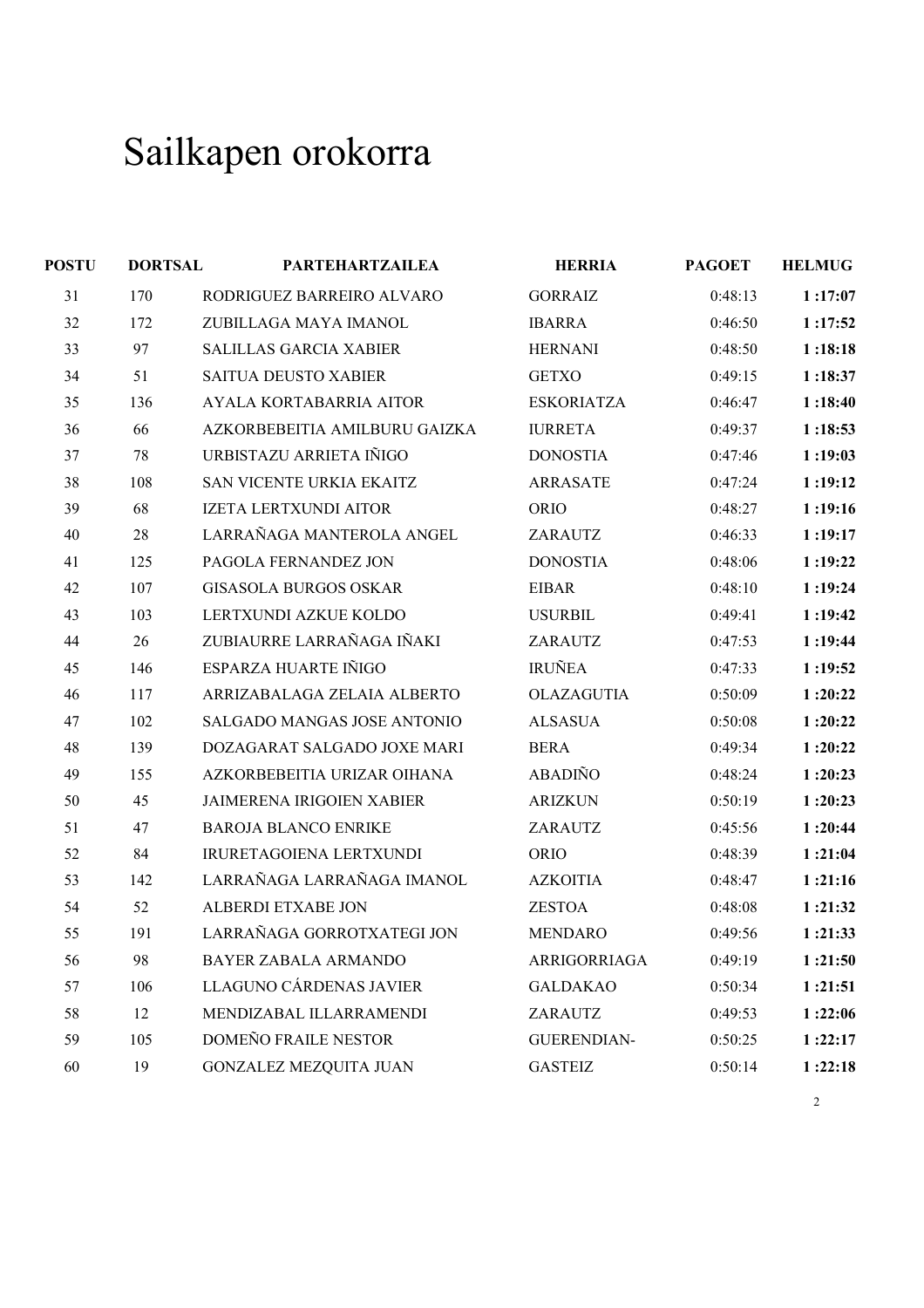| <b>POSTU</b> | <b>DORTSAL</b> | <b>PARTEHARTZAILEA</b>         | <b>HERRIA</b>        | <b>PAGOET</b> | <b>HELMUG</b> |
|--------------|----------------|--------------------------------|----------------------|---------------|---------------|
| 61           | 57             | MANTEROLA LARRAZA JOSE         | <b>ORIO</b>          | 0:50:23       | 1:22:26       |
| 62           | 175            | DOMINGUEZ SERENA MARCOS        | <b>BARREDOS</b>      | 0:49:14       | 1:22:57       |
| 63           | 186            | SEGOVIA GRAJERA IVAN           | <b>AZKOITIA</b>      | 0:49:50       | 1:23:06       |
| 64           | 135            | ODRIOZOLA LARRARTE ARKAITZ     | ZARAUTZ              | 0:48:29       | 1:23:08       |
| 65           | 100            | MUÑOZ FERNANDEZ ANGEL          | <b>SUBITZA</b>       | 0:51:45       | 1:23:41       |
| 66           | 178            | <b>VALERO BASTERRA DIEGO</b>   | <b>ANSOAIN</b>       | 0:50:18       | 1:24:08       |
| 67           | 112            | ORTEGA NUÑEZ IBAN              | <b>BASAURI</b>       | 0:52:20       | 1:24:10       |
| 68           | 54             | URRUTIA SAINZ LANDER           | <b>GALDAKAO</b>      | 0:52:44       | 1:24:31       |
| 69           | 158            | SORONDO HERNANDEZ IÑAKI        | <b>HONDARRIBIA</b>   | 0:52:14       | 1:24:38       |
| 70           | 164            | ARANCETA GARDEAZABAL IÑAKI     | <b>ELORRIO</b>       | 0:51:50       | 1:24:39       |
| 71           | 143            | CALVO ATIENZA MANUEL           | <b>ANTSOAIN</b>      | 0:52:35       | 1:24:39       |
| 72           | 151            | VALENCIA SARASA TXEMA          | <b>IRUÑEA</b>        | 0:51:30       | 1:24:40       |
| 73           | 121            | <b>GURRUTXAGA OSKOTZ JON</b>   | <b>HONDARRIBIA</b>   | 0:52:43       | 1:24:59       |
| 74           | 93             | TRANCHE AGUIRRE SHANTI         | <b>SAN SEBASTIAN</b> | 0:53:05       | 1:24:59       |
| 75           | 59             | <b>GOMEZ ARBERAS JON</b>       | LEINTZ GATZAGA       | 0:52:05       | 1:25:03       |
| 76           | 92             | ELGARRESTA MINTEGI MIKEL       | <b>URRETXU</b>       | 0:51:44       | 1:25:04       |
| 77           | 36             | <b>GOROSTIZA RIOBOO JAVI</b>   | <b>BILBO</b>         | 0:51:49       | 1:25:20       |
| 78           | 215            | <b>YLLA</b> ------------- PAU  | ZARAGOZA             | 0:52:39       | 1:25:20       |
| 79           | 17             | DE LA FUENTE VINAGER JAVIER    | <b>BASAURI</b>       | 0:54:01       | 1:25:22       |
| 80           | 76             | CARRANZA MACHO EDUARDO         | <b>LEZO</b>          | 0:52:42       | 1:25:32       |
| 81           | 185            | <b>IRAÑETA DIEZ JOSE LUIS</b>  | <b>GASTEIZ</b>       | 0:53:12       | 1:25:47       |
| 82           | 69             | OTXOA DE ASPURU SOBREVIELA     | <b>GASTEIZ</b>       | 0:51:58       | 1:25:47       |
| 83           | 29             | SANCHEZ IZQUIERDO MANUEL       | ZARAUTZ              | 0:51:47       | 1:25:48       |
| 84           | 22             | LARREA OLABERRIA PAULO         | ZARAUTZ              | 0:52:13       | 1:25:49       |
| 85           | 35             | <b>BIDEBURU ORMAETXEA IOSU</b> | <b>ARAMAIO</b>       | 0:51:43       | 1:26:00       |
| 86           | 63             | AGIRREBALZATEGI GURIDI UNAI    | <b>OÑATI</b>         | 0:53:14       | 1:26:08       |
| 87           | 43             | ETXABE IZAGIRRE MIKEL          | <b>HERNANI</b>       | 0:53:16       | 1:26:08       |
| 88           | 157            | <b>INTXAUSTI GINEA DONE</b>    | <b>AMOREBIETA</b>    | 0:52:19       | 1:26:08       |
| 89           | 115            | <b>IBARBIA BELOKI AITZIBER</b> | ZIZURKIL             | 0:52:33       | 1:26:17       |
| 90           | 64             | JAURRIETA URRUTIA MIKEL        | <b>HONDARRIBIA</b>   | 0:53:17       | 1:26:17       |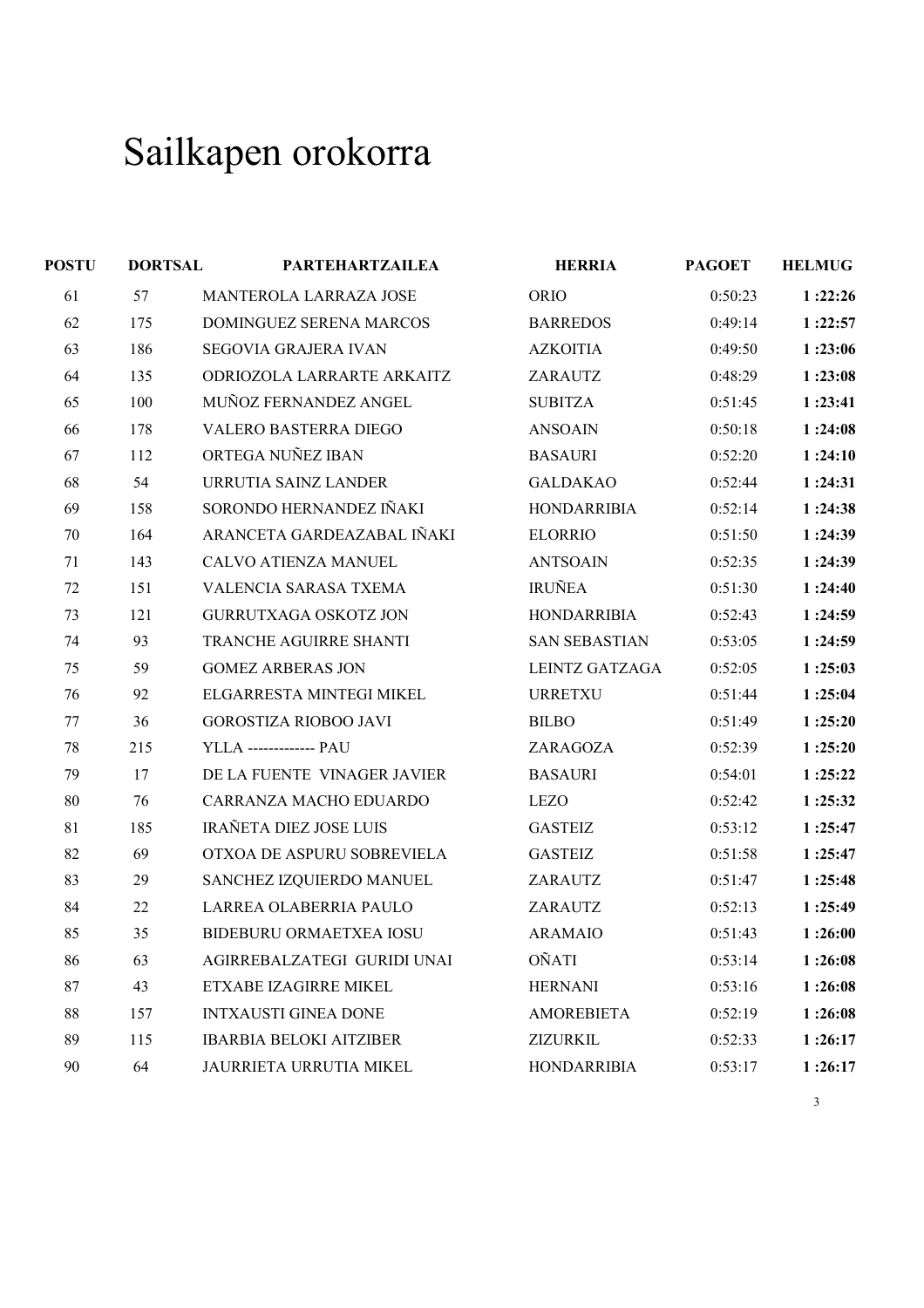| <b>POSTU</b> | <b>DORTSAL</b> | <b>PARTEHARTZAILEA</b>      | <b>HERRIA</b>        | <b>PAGOET</b> | <b>HELMUG</b> |
|--------------|----------------|-----------------------------|----------------------|---------------|---------------|
| 91           | 72             | ASTIAZARAN SALEGI HODEI     | <b>LASTUR</b>        | 0:51:22       | 1:26:18       |
| 92           | 101            | ETXEBERRIA DANBORIENA ASIER | <b>IRUÑA</b>         | 0:54:00       | 1:26:29       |
| 93           | 15             | SANCHEZ IZQUIERDO PATXI     | ZARAUTZ              | 0:49:12       | 1:26:41       |
| 94           | 122            | SUBIZAR ASCUNCE ANJEL       | <b>BARAÑAIN</b>      | 0:53:07       | 1:26:57       |
| 95           | 163            | BERECIARTUA IRURETA AITOR   | ZARAUTZ              | 0:52:46       | 1:27:03       |
| 96           | 53             | ELOSUA ODRIOZOLA ANDONI     | <b>ZESTOA</b>        | 0:53:09       | 1:27:10       |
| 97           | 130            | ETXEBARRIA LOPEZ XABIER     | <b>BERGARA</b>       | 0:53:03       | 1:27:13       |
| 98           | 34             | UGALDE USANDIZAGA JON       | ZARAUTZ              | 0:53:58       | 1:27:14       |
| 99           | 13             | ASTIAZARAN SALEGI ARKAITZ   | <b>LASTUR</b>        | 0:52:02       | 1:27:18       |
| 100          | 25             | ARAMBERRI ISASTI IOKIN      | ZARAUTZ              | 0:53:04       | 1:27:59       |
| 101          | 111            | SALABERRI ZAZPE MIKEL       | <b>PAMPLONA</b>      | 0:53:10       | 1:27:59       |
| 102          | 89             | SANCHO SANCHEZ ANDER        | <b>PAMPLONA</b>      | 0:54:35       | 1:27:59       |
| 103          | 113            | BASTERRA BARRENETXEA IÑAKI  | <b>AREATZA</b>       | 0:54:10       | 1:28:00       |
| 104          | 40             | DE VIDO -- GIOVANNI         | ZARAUTZ              | 0:51:57       | 1:28:01       |
| 105          | 91             | ARIAS DAVILA PEDRO          | ZARAUTZ              | 0:54:58       | 1:28:05       |
| 106          | 173            | MARAñóN ASTIGARRAGA OSCAR   | <b>SAN SEBASTIAN</b> | 0:53:18       | 1:28:18       |
| 107          | 189            | <b>SANCHEZ GARCIA EDU</b>   | <b>BERGA</b>         | 0:54:39       | 1:28:37       |
| 108          | 37             | <b>AZKUE EIZAGIRRE JON</b>  | ZARAUTZ              | 0:54:48       | 1:28:39       |
| 109          | 30             | BERISTAIN IBARGUREN AITOR   | <b>ERREZIL</b>       | 0:50:32       | 1:28:51       |
| 110          | 21             | ECEIZA IRURETAGOIENA IDOIA  | <b>ZUBIETA</b>       | 0:53:44       | 1:29:07       |
| 111          | 161            | ETXANIZ ETXABE JOSU         | ZARAUTZ              | 0:54:13       | 1:29:10       |
| 112          | 96             | <b>GONZALEZ LUIS JOSEMA</b> | <b>HERNANI</b>       | 0:54:40       | 1:29:11       |
| 113          | 95             | MATEO ORTEGA TEODORO        | SALVATIERRA -        | 0:54:47       | 1:29:30       |
| 114          | 56             | AMUATEGI GARATE GERMAN      | <b>EIBAR</b>         | 0:54:09       | 1:29:31       |
| 115          | 55             | OIARZUN ZABALETA EDUARDO    | <b>EIBAR</b>         | 0:54:08       | 1:29:31       |
| 116          | 127            | <b>BELOKI ALTUNA IKER</b>   | <b>ANDOAIN</b>       | 0:55:17       | 1:29:39       |
| 117          | 177            | ANCIZU VILLAR JOSE JOAQUIN  | <b>ANSOAIN</b>       | 0:55:37       | 1:29:56       |
| 118          | 140            | SALEGI ALDALUR JOSEBA       | <b>AZKOITIA</b>      | 0:54:46       | 1:30:08       |
| 119          | 168            | ARRANZ VICENTE JOSE RAMON   | <b>BILBAO</b>        | 0:58:10       | 1:30:22       |
| 120          | 46             | ARTOLA ALTUNA PATXI         | <b>HERNANI</b>       | 0:54:16       | 1:30:28       |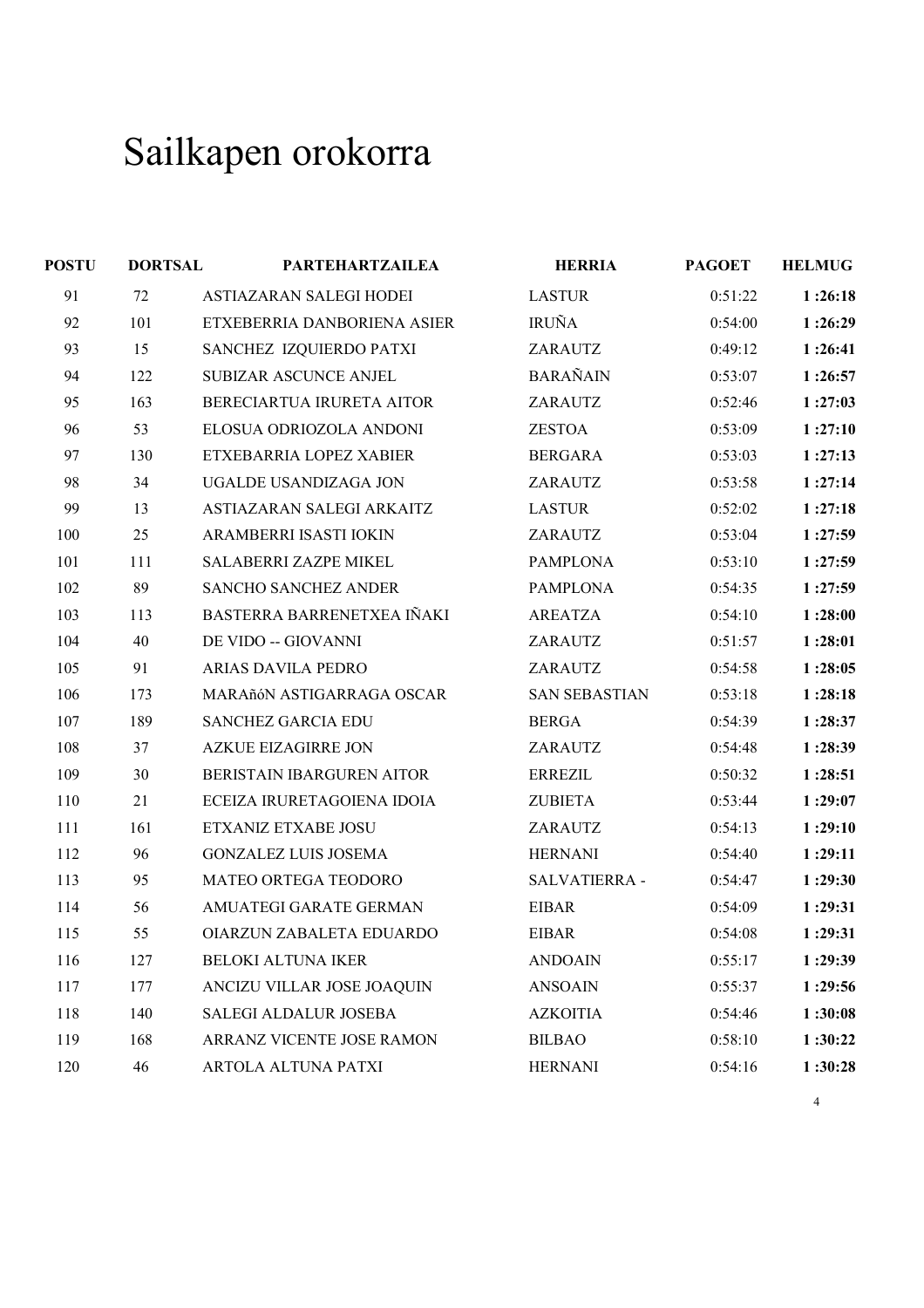| <b>POSTU</b> | <b>DORTSAL</b> | <b>PARTEHARTZAILEA</b>           | <b>HERRIA</b>       | <b>PAGOET</b> | <b>HELMUG</b> |
|--------------|----------------|----------------------------------|---------------------|---------------|---------------|
| 121          | 62             | FERNÁNDEZ ETXEBARRIA OSCAR       | TRAPAGARAN          | 0:57:46       | 1:30:29       |
| 122          | 60             | <b>GUERRA CRISPIN ALBERTO</b>    | <b>BILBAO</b>       | 0:56:16       | 1:30:30       |
| 123          | 153            | BERISTAIN ELEZGARAI JESUS MARI   | <b>ELGETA</b>       | 0:53:53       | 1:30:58       |
| 124          | 165            | ARANBURU ARANBURU JUANJO         | ZUMARRAGA           | 0:55:29       | 1:31:13       |
| 125          | 160            | LAGUARDIA IGIÑTZ JOSU            | <b>IRUN</b>         | 0:54:22       | 1:31:23       |
| 126          | 147            | <b>MARTIN HERRERO DAVID</b>      | ARRASATE            | 0:55:49       | 1:31:27       |
| 127          | 192            | TELLETXEA MAIA TOMAS             | <b>IRUN</b>         | 0:56:54       | 1:31:28       |
| 128          | 33             | LABORDA CANO PATXI JOSEBA        | <b>NOAIN</b>        | 0:55:47       | 1:31:28       |
| 129          | 38             | YEROBI EIZAGIRRE FERMIN          | ZARAUTZ             | 0:57:35       | 1:32:13       |
| 130          | 119            | MARTIJA ETXEBERRIA RAFAEL        | ZUMAIA              | 0:56:45       | 1:32:16       |
| 131          | 109            | UGARTEMENDIA ZUBELDIA UNAI       | <b>ALEGIA</b>       | 0:56:41       | 1:32:17       |
| 132          | 188            | <b>CUEVA SANTAMARIA FELIX</b>    | ZALLA               | 0:56:48       | 1:32:26       |
| 133          | 137            | ALBERDI GOITIA GARIKOITZ         | <b>AZKOITIA</b>     | 0:58:13       | 1:32:56       |
| 134          | 124            | LETAMENDI BELAMENDIA IÑAKI       | <b>LASARTE-ORIA</b> | 0:57:17       | 1:33:40       |
| 135          | 209            | SOLA ---------------- JOAN       | ZARAGOZA            | 0:57:36       | 1:34:04       |
| 136          | 41             | ARIZAGA BERGARA IKER             | AIZARNAZABAL        | 0:56:46       | 1:34:08       |
| 137          | 184            | NUEVO MORENA JOSE ANGEL          | <b>GASTEIZ</b>      | 0:58:14       | 1:34:12       |
| 138          | 75             | <b>IBAÑEZ ARTOLA GOTZON</b>      | <b>LEZO</b>         | 0:56:13       | 1:34:25       |
| 139          | 141            | LARRAÑAGA LARRAÑAGA IÑAKI        | <b>AZKOITIA</b>     | 0:55:23       | 1:34:34       |
| 140          | 14             | BEIZAMA LARRARTE HILARIO         | ZARAUTZ             | 0:55:27       | 1:34:57       |
| 141          | 74             | <b>GURUZEAGA SEGURA BERDAITZ</b> | <b>HERNANI</b>      | 0:57:16       | 1:35:00       |
| 142          | 152            | CIGA LOZANO MIGUEL ÁNGEL         | <b>BERIAIN</b>      | 0:58:32       | 1:35:21       |
| 143          | 150            | BASTARRIKA AREIZAGA JAVIER       | <b>EIBAR</b>        | 1:00:46       | 1:35:30       |
| 144          | 190            | <b>ODRIOZOLA ELDUAIEN IGOR</b>   | <b>ANOETA</b>       | 0:58:08       | 1:35:59       |
| 145          | 27             | LARRAÑAGA HERNANDEZ JUAN         | ZARAUTZ             | 0:55:15       | 1:36:12       |
| 146          | 50             | BENGOETXEA LOIDI MIKEL           | ZARAUTZ             | 1:00:50       | 1:37:18       |
| 147          | 42             | MURUA MURUA JOSUNE               | ZARAUTZ             | 0:59:10       | 1:37:25       |
| 148          | 131            | ORBEGOZO IBARGUREN JEXUS         | <b>ERRENTERIA</b>   | 0:59:02       | 1:37:26       |
| 149          | 154            | EGAÑA BIDASORO JOSEBA IÑAKI      | ZARAUTZ             | 1:00:34       | 1:37:35       |
| 150          | 128            | AREXOLALEIBA UGARTE PABLO        | <b>OÑATI</b>        | 1:00:41       | 1:39:51       |
|              |                |                                  |                     |               |               |